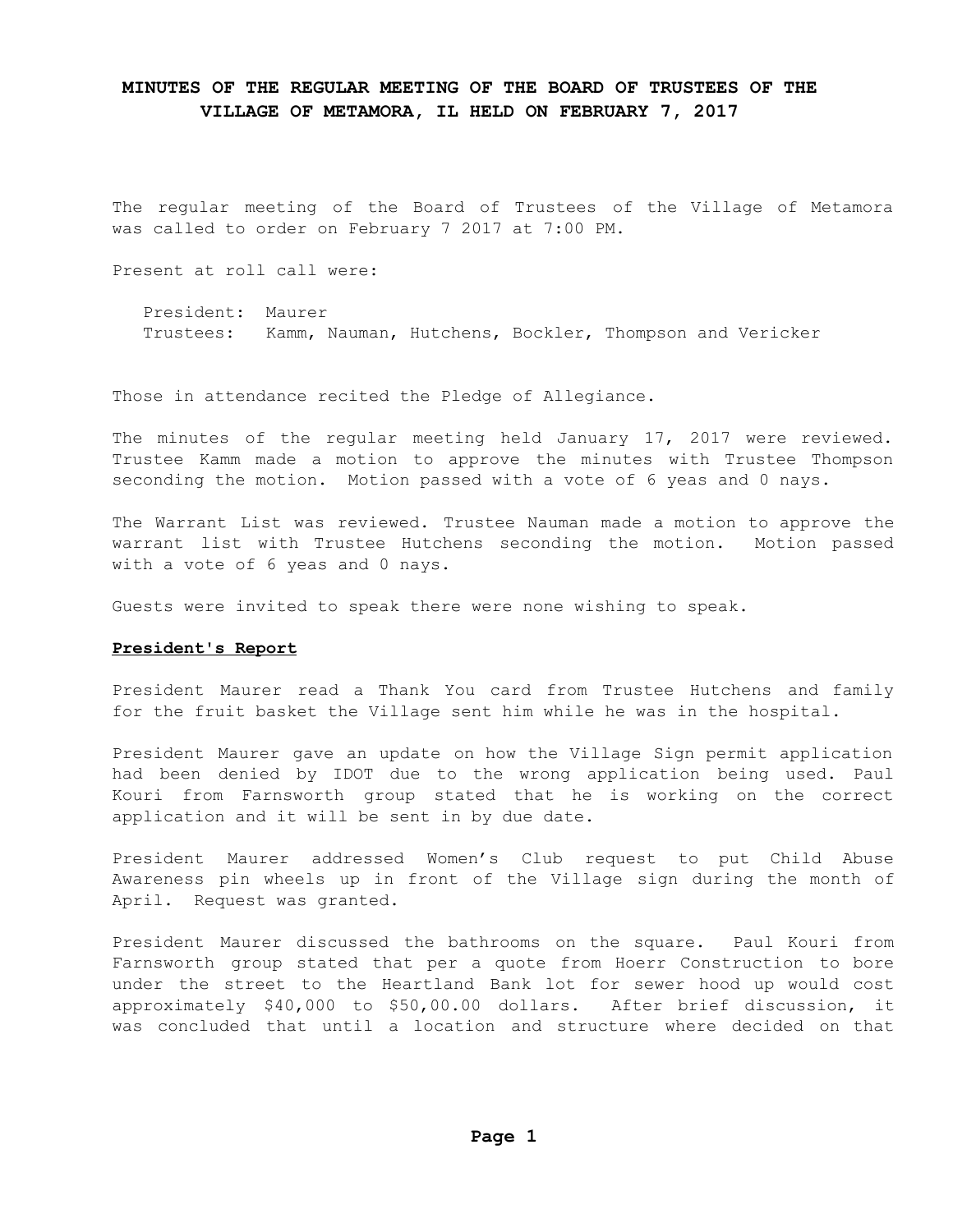the Village would place portable bathrooms in the square again this year.

President Maurer updated that the Post Office would start looking at open properties for a sorting distribution center next week.

President Maurer reported that he would like The Greater Peoria Economic Development Council come speak to the Board on several things their group could possibly help the Village with.

President Maurer stated that he would be drawing up a contract with the American Legion so it is clear what to expect at the end of the Four-year agreement.

#### **Attorney's Report**

Attorney Brunton filled in for Mr. Tibbs. He stated that the Police Union Contract is coming due and that Pat Murphy has retired and Josh Herman will be taking his place regarding Union Contracts.

#### **Engineer's Report**

Paul Kouri spoke about what is left to do on the retaining wall project on Route 116 and they would go into more detail at the next Public Works meeting scheduled for February 15, 2017.

#### **Treasurer's Report**

Treasurer Joan Garber was not in attendance.

### **Public Works**

Trustee Nauman reported that the rail is up at the Dollar General store.

Trustee Nauman also stated that E&T Properties where asking about a zoning change in Brighton Park on a undeveloped lot. Nauman stated that the lot is zoned correct for a duplex, but Subdivision Covance prevents duplex's. It would be up to the Subdivision to make the decision if a duplex would be allowed.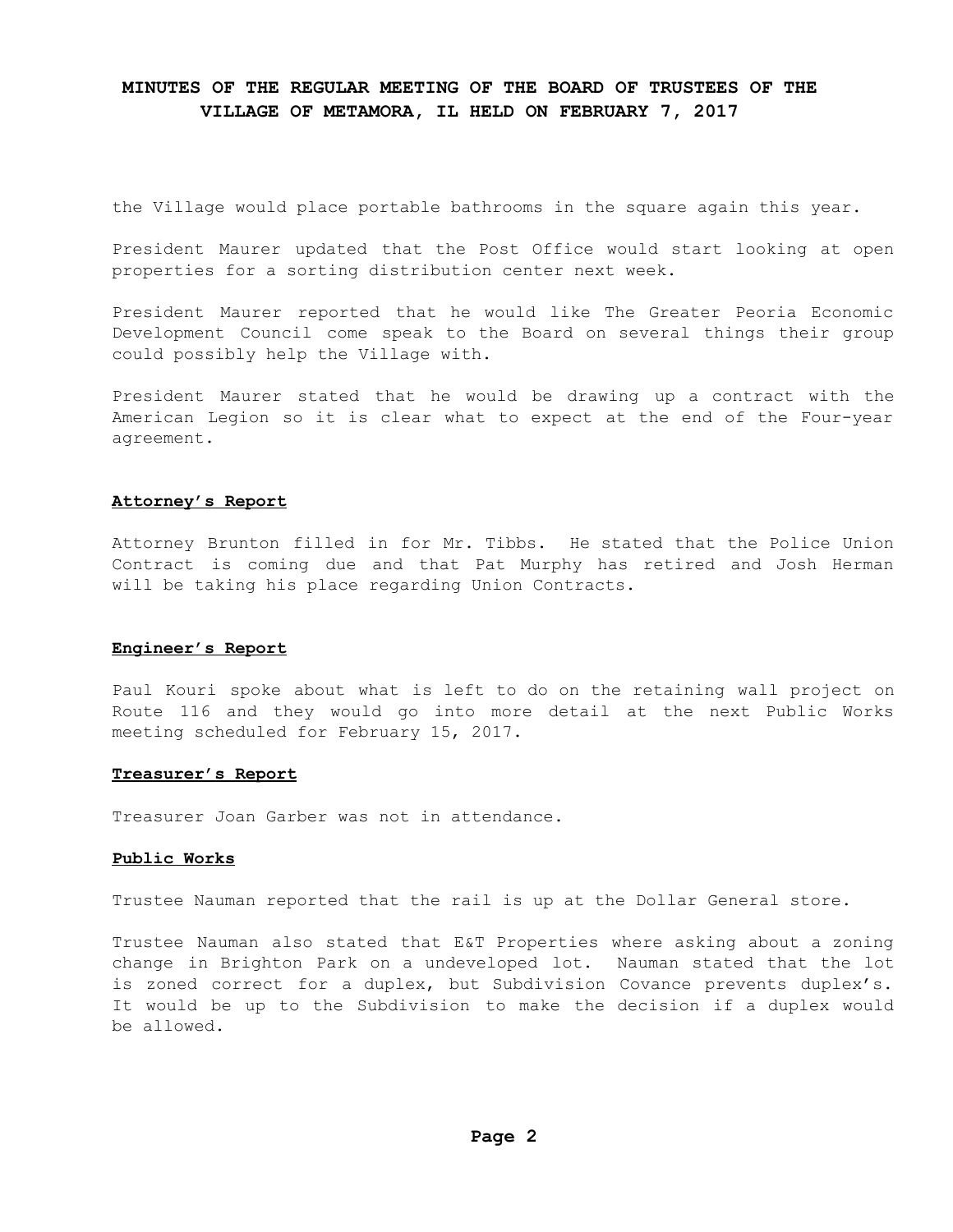#### **Public Health & Safety** (Police/Fire/ESDA

Trustee Kamm set a Police committee meeting for February 15 <sup>th</sup> at 5:00 P.M.

Trustee Kamm informed the board about a purchase of new Vest for Officers.

#### **Finance, Economic Development, Insurance**

Trustee Bockler made a motion to approve the Delta Dental Insurance renewal rates which will not change and be in effect for two years. Motion seconded by Trustee Vericker and motion passed with a vote of 6 yeas and 0 nays.

### **Employee Relations, Long Term Planning-Zoning, Hiking Biking Trail, Special Projects**

Trustee Vericker stated that he would continue researching ideas for Public restrooms on the square. Trustee Bockler Thanked Trustee Vericker for all his hard work on this project.

#### **Old Business**

No Old Business

#### **New Business**

No new Business

### **Executive Session**

President Maurer made a motion to adjourn to executive session to discuss Personnel and Property Motion seconded by Trustee Kamm and passed with a vote of 6 yeas and 0 nays. Regular meeting adjourned at 8:20 P.M.

#### **Regular Meeting Resumes**

Regular session resumed at 9:00 P.M. with President Maurer and all